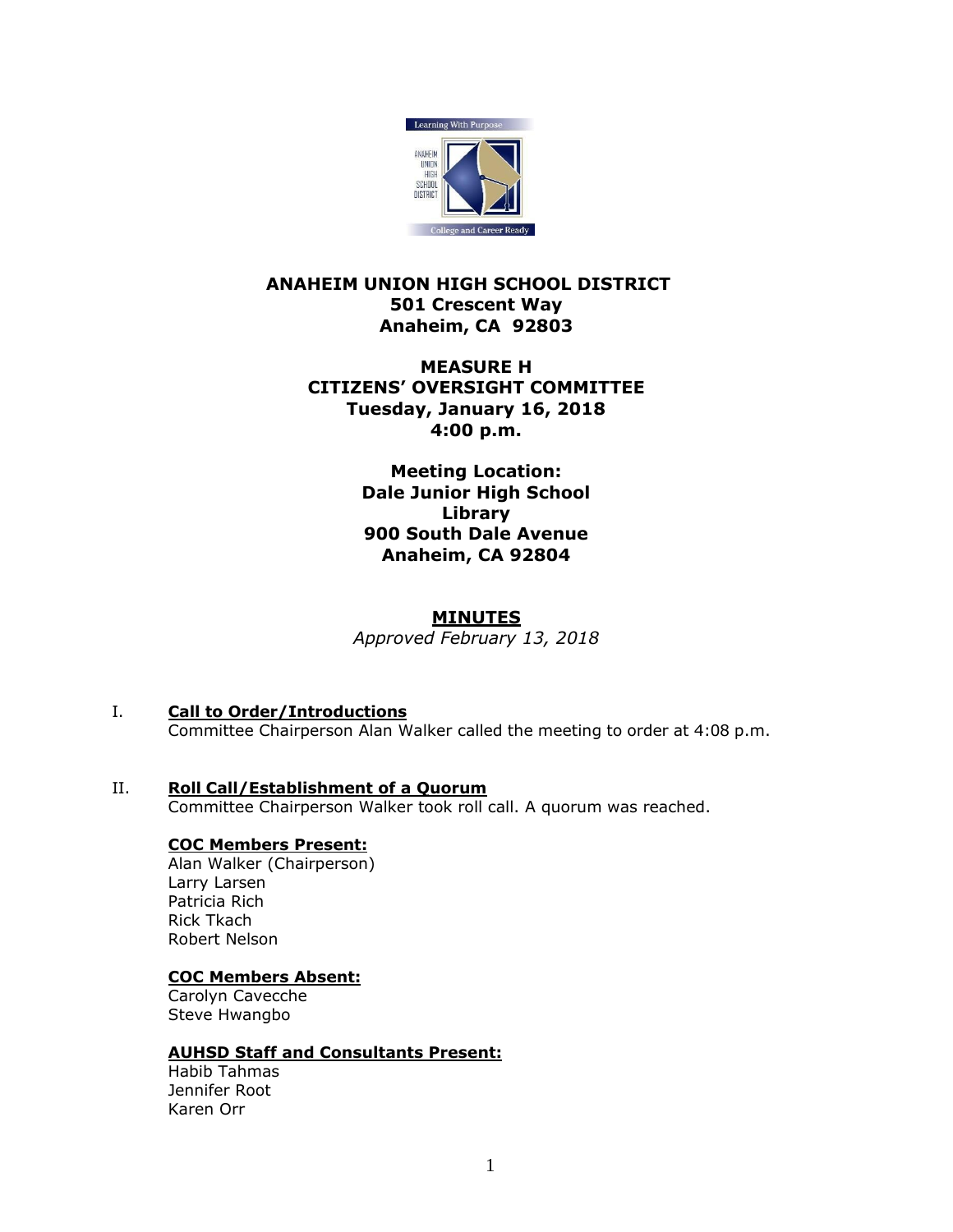Lance Bidnick Patricia Neely Lorena Moreno, Principal, Dale Junior High School Kunal Shah, Program Manager, Cumming Tony Salcido, Cumming Lori Raineri, Government Financial Strategies, Inc. Royce Townsend, Vavrinek Trine Day & Co., LLP

#### **Others:**

Claudia Rodriguez Esther Solis Grant Rowan

## III. **Adoption of Agenda and Approval of Minutes**

Committee member Patricia Rich made a motion that was seconded by member Robert Nelson to adopt the agenda of the January 16, 2018 COC meeting. All committee members agreed and the agenda was adopted.

Committee member Larry Larsen made a motion that was seconded by member Robert Nelson to approve the draft minutes of the September 28, 2017 COC meeting. All committee members agreed and the minutes were approved.

## IV. **Public Comment**

There were no public comments.

#### V. **Staff Update on Measure H Program**

Upon calling the meeting to order, the committee proceeded to tour the Dale Junior High School campus to observe the condition of the school prior to the start of the renovation work. The tour was led by principal Lorena Moreno. The committee visited classrooms including science and band rooms, restrooms, gymnasium and shower/locker rooms, and the Polaris building.

Upon completion of the tour, Royce Townsend, the District's auditor from Vavrinek, Trine, Day & Co., LLP (VTD) discussed the Measure H Financial and Performance Audit Reports dated June 30, 2017. Mr. Townsend stated that 75% of the expenditures incurred thru June 30, 2017 were audited, and concluded that the expenditures were found to align with the language on the bond measure, and were made for authorized bond projects.

Mr. Townsend stated that:

- The state's audit guide requires that 30% of the expenditures be audited. VTD audited 75% of the expenditures incurred through June 30, 2017.
- The District's audit is more robust than what is customary in the K12 industry as it evaluates expenditures through the lens of nine criteria rather than the four normally seen with other districts.
- The audit reports will be prepared on an annual basis until all Measure H funds are exhausted.

Lori Raineri, the District's financial consultant from Government Financial Strategies, Inc., presented to the committee and to potential COC members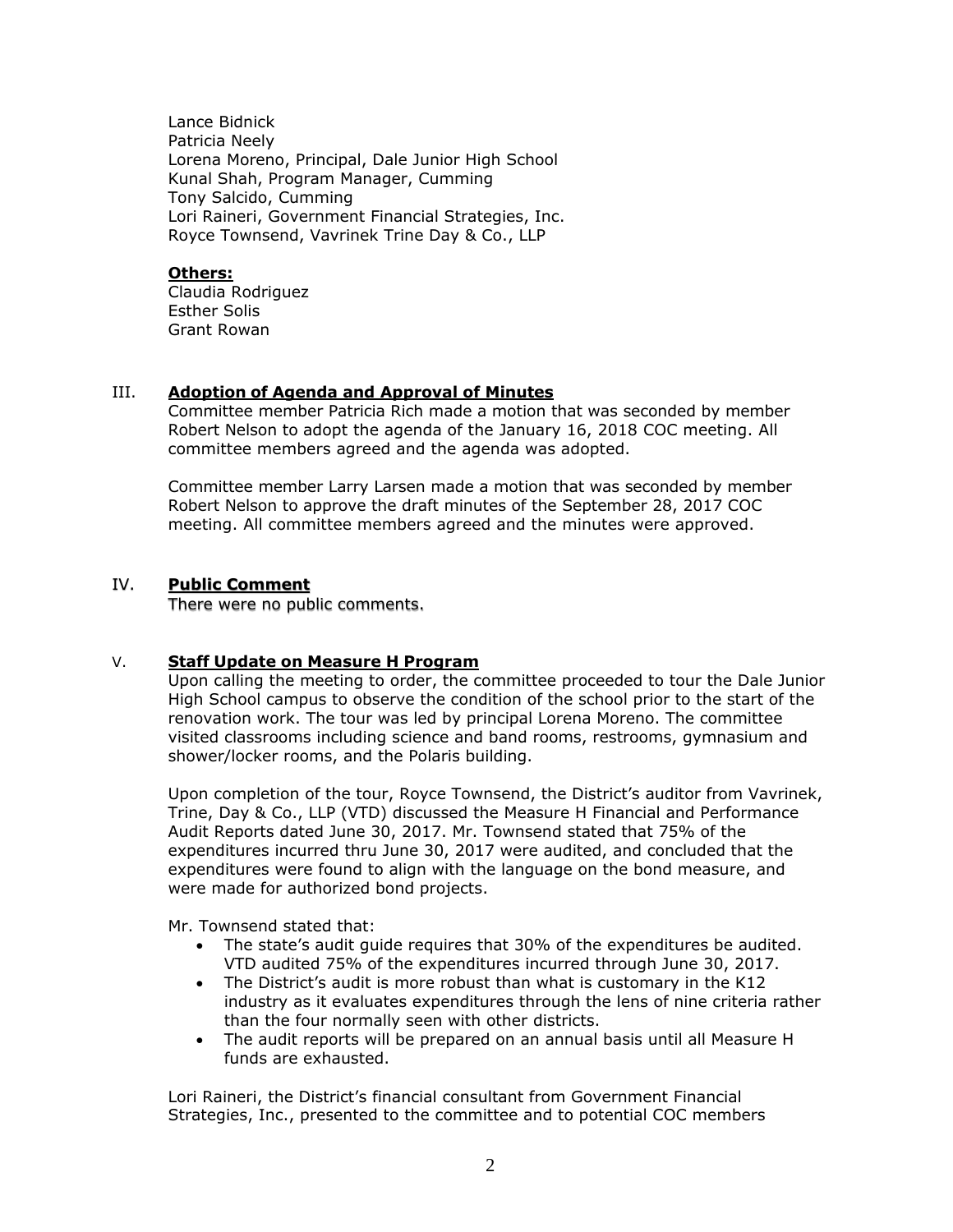information on:

- Citizens Bond Oversight and Accountability
- Understanding of Foundational Documents
	- $\circ$  Resolution ordering the election including the ballot question and full text ballot proposition
	- o Tax rate statement
	- o California Constitution Article XIIIA, Section 1 (b)(3)
	- o Strict Accountability in Local School Construction Bond Act of 2000
	- o Committee By-Laws
- Update on the Bond Financing Plan in anticipation on a new bond series sale

Three potential COC members were in attendance. Ms. Raineri stated that there was a change in the Strict Accountability in the Local School Construction Bond Act of 2000 that allows for COC members to serve three consecutive terms of two years. A change in the committee's by-laws will be required.

Ms. Raineri reiterated that the purpose of the COC is to inform the public and the Board of Trustees concerning the expenditure of bond revenues, and that the COC shall actively review and report on the proper expenditure of taxpayers' money for school construction. Concerns shall be stated in the annual report.

Patricia Neely (Neely) discussed Dale Junior High School's modernization and new construction project. The design of the project's scope is being approached in three increments but will bid as one lease leaseback (LLB) project in the near future. She discussed the budget, the schedule and the project's expenditures to date. Two increments received DSA approval. She also discussed the interim housing project, which is under construction.

Cypress HS Site Improvement Project is currently out to bid as a lease leaseback (LLB) project. Neely discussed the budget, the schedule and the project's expenditures to date.

Neely gave an update on the Kennedy HS Site Improvement project currently in design. She also updated the COC on the Brookhurst JHS and Loara HS security fencing projects that are currently under construction. Anaheim HS will receive new security fencing around and within the athletic fields during the upcoming pool renovation project.

Neely presented an update on the Oxford Academy Music and STEAM Lab project. This project is minimally funded with Measure H dollars, mainly for technology upgrades, furniture, safety and security. She discussed budget, the schedule and the project's expenditures to date. The project was submitted to the Division of the State Architect (DSA) for plan check.

Neely updated the COC on the upcoming Savanna HS Site Improvement project. The design of the project's scope is being approached in three increments but will bid as one lease leaseback (LLB) project. She discussed the budget, the schedule and the project's expenditures to date.

Neely also discussed the implementation status of  $21<sup>st</sup>$  Century classroom furniture project and upcoming Measure H projects as follows: